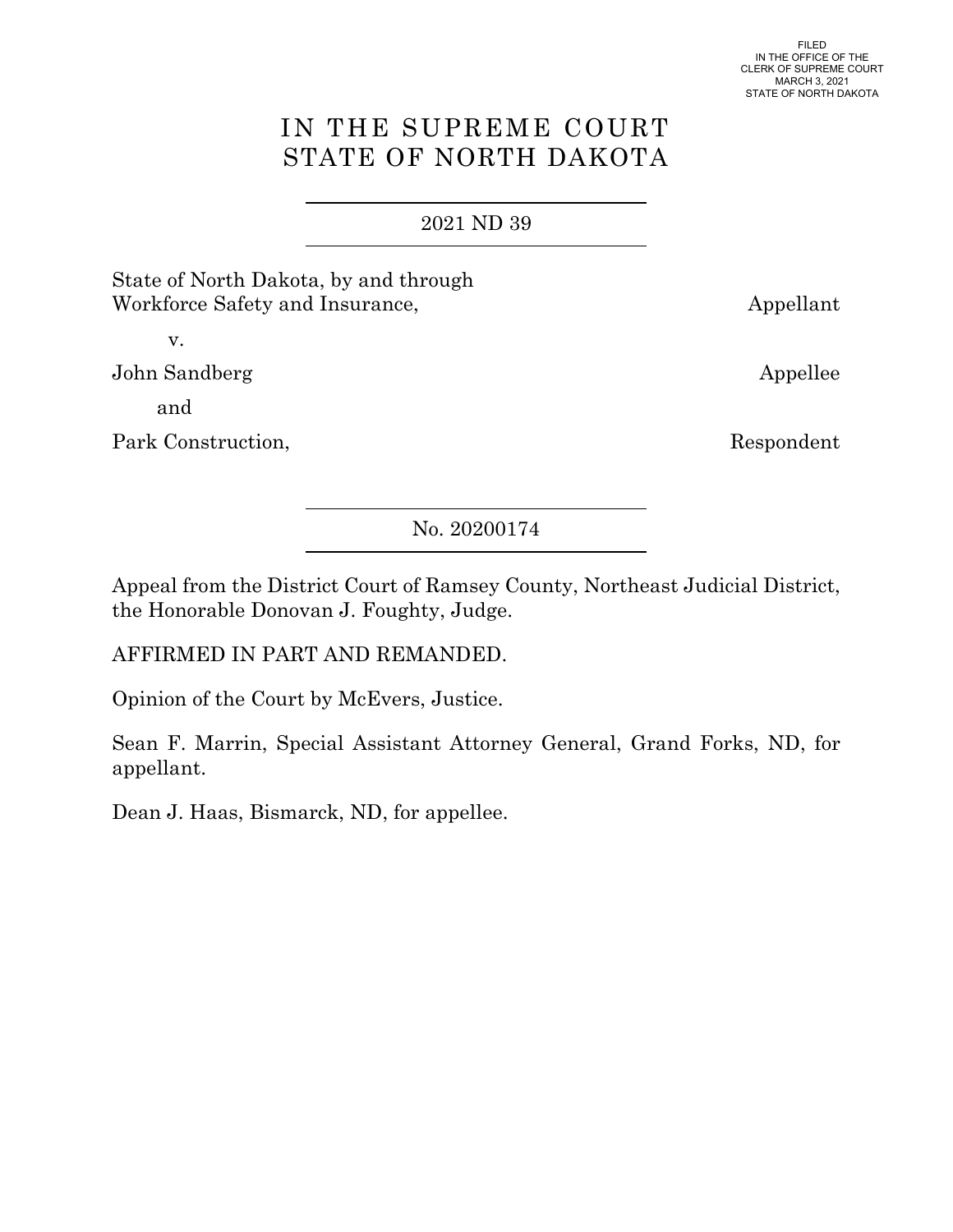## **WSI v. Sandberg [No. 20200174](http://www.ndcourts.gov/supreme-court/dockets/20200174)**

## **McEvers, Justice.**

[¶1] Workforce Safety and Insurance ("WSI") appeals from a district court judgment affirming an ALJ's revised order on remand, entered after our decision in *State by & through Workforce Safety & Ins. v. Sandberg*, [2019 ND](http://www.ndcourts.gov/supreme-court/opinion/2019ND198) [198,](http://www.ndcourts.gov/supreme-court/opinion/2019ND198) ¶ 26, [931 N.W.2d 488](http://www.ndcourts.gov/supreme-court/opinion/931NW2d488) ("*Sandberg I*"). The ALJ's revised order made additional findings of fact and conclusions of law, and again found John Sandberg had sustained a compensable injury and is entitled to benefits. Under our deferential standard of review, we affirm in part; however, in light of the ALJ's revised order, we remand the case to WSI for further proceedings on whether benefits must be awarded on an aggravation basis and the proper calculation of those benefits under N.D.C.C. § 65-05-15.

## I

[¶2] Our decision in *Sandberg I*, [2019 ND 198,](http://www.ndcourts.gov/supreme-court/opinion/2019ND198) ¶¶ 2-10, sets forth the relevant facts and prior proceedings in this case, which we repeat here only to the extent necessary to decide this appeal after remand.

[¶3] In July 2016, Sandberg filed a claim with WSI for a "[c]ervical (neck)" injury, identifying his last day of work with Park Construction on September 28, 2015, as the injury date, and describing how his injury occurred as follows:

unloading and placing rock with excavator with continuous bouncing, slimming [sic], due to ruff [sic] terrain, with repetitive movement, arms and head continuous movement over long periods of time, arms at my side, hands running joysticks, head moving side to side, up and down, resulting in extreme neck, back and shoulder pain, with numbing in both arms and hands.

*Sandberg I*, [2019 ND 198,](http://www.ndcourts.gov/supreme-court/opinion/2019ND198) **[6. In August 2016, WSI** issued a notice of decision denying benefits for his claimed injury to his cervical (neck) and thoracic (middle back) spine that "occurred while working as a heavy equipment operator over time." Sandberg requested reconsideration.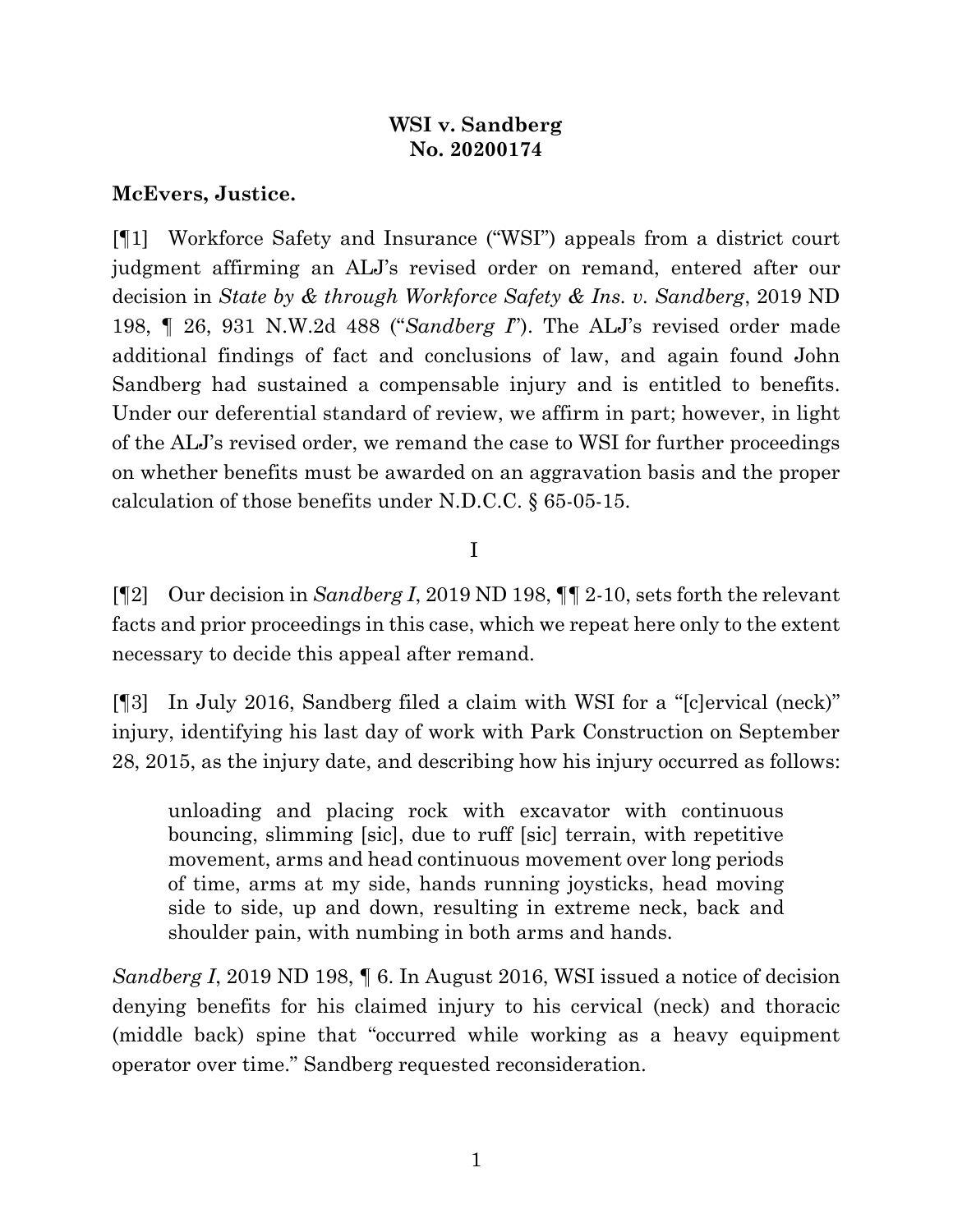[¶4] In its September 2016 order, WSI denied Sandberg's claim and his request for reconsideration. WSI determined "that his upper and middle back issues were a preexisting condition of degenerative disc disease and that his employment acted only as a trigger to produce symptoms in the preexisting condition and did not cause or increase the risk of his cervical degenerative disc disease." *Sandberg I*, [2019 ND 198,](http://www.ndcourts.gov/supreme-court/opinion/2019ND198) ¶ 7. "WSI determined Sandberg's work activities did not substantially accelerate the progression or substantially worsen his preexisting condition." *Id.* Sandberg requested an administrative hearing.

[¶5] In November 2017, a hearing was held before an independent ALJ. As we previously summarized:

At the hearing, Sandberg relied on testimony and a letter from Dr. [Michael] Remmick and a letter from another treating physician, Dr. Steven Schoneberg, to support his claim that his repetitive work activities substantially accelerated the progression or substantially worsened the severity of his preexisting cervical and thoracic condition. Dr. Remmick testified there was more than just pain from a preexisting degenerative disc disease and there was an "accumulative trauma type effect" to Sandberg's soft tissues, supportive structures, and joint structures from his repetitive activities. Dr. Remmick testified there was a progression of significant physiological change in x-ray imaging from 2003 through the latest imaging. Dr. Schoneberg opined that Sandberg's work could have substantially contributed to the development and gradual worsening of his condition and likely contributed to his chronic neck and mid-back pain. WSI's medical consultant, Dr. Gregory Peterson, testified there was no significant clinical evidence demonstrating that Sandberg's work activities accelerated changes in his condition or that his condition was caused by his work activities. Dr. Peterson opined that Sandberg's work acted as a trigger to produce symptoms in his preexisting condition but did not cause or substantially accelerate the progression of his degenerative disc disease.

*Sandberg I*, [2019 ND 198,](http://www.ndcourts.gov/supreme-court/opinion/2019ND198) ¶ 9.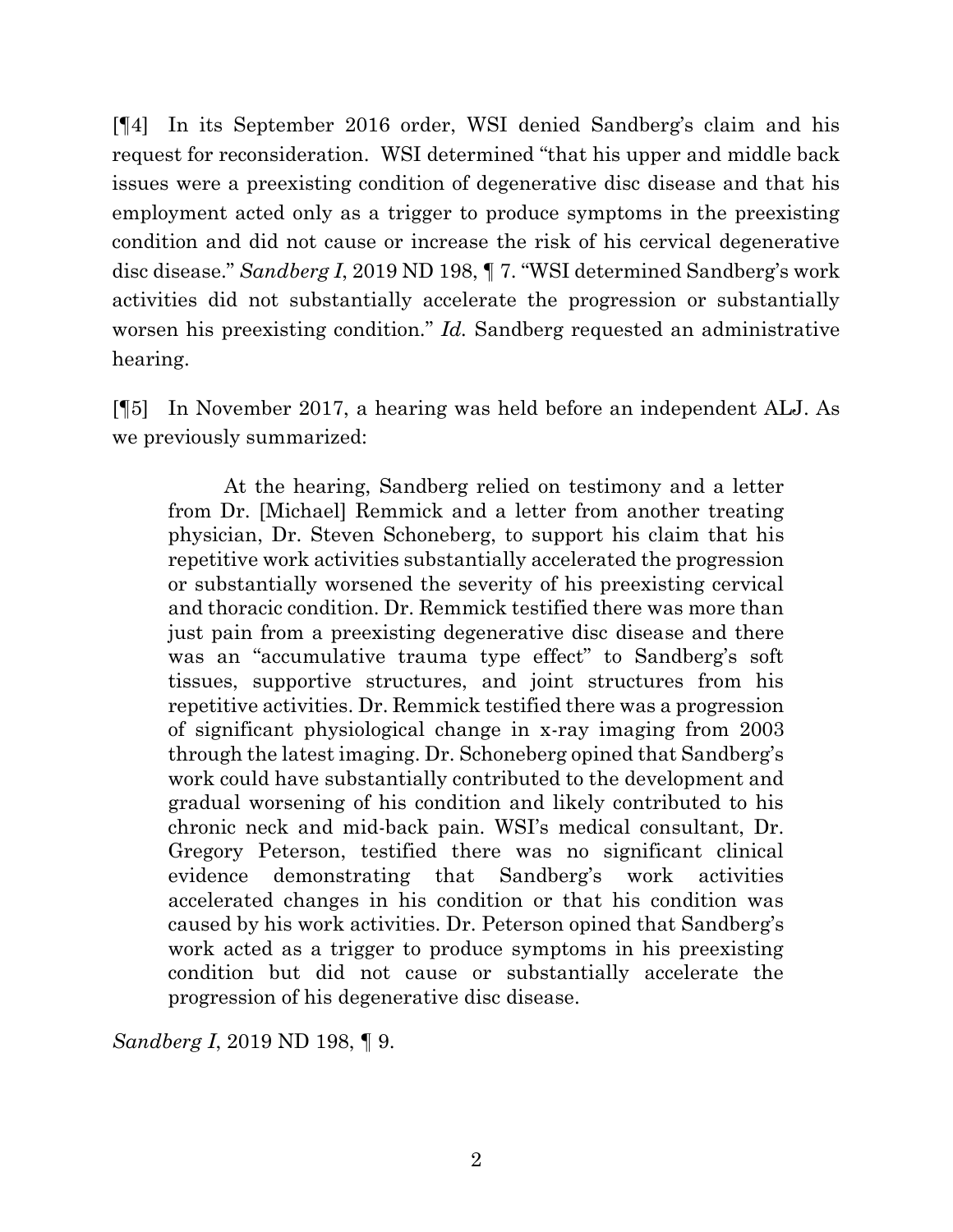[¶6] After the hearing, the ALJ issued a decision finding Dr. Peterson's opinion that Sandberg's work did not cause or substantially accelerate his condition was in conflict with Dr. Remmick's and Dr. Schoneberg's opinions and finding that Dr. Peterson's opinion was more persuasive. *Sandberg I*, [2019](http://www.ndcourts.gov/supreme-court/opinion/2019ND198) [ND 198,](http://www.ndcourts.gov/supreme-court/opinion/2019ND198) ¶ 10. The ALJ determined Sandberg's employment "did not cause or substantially accelerate the progression of his degenerative disc disease." *Id.* However, the ALJ also found Sandberg's employment "substantially increased the severity of his pain and did not merely trigger symptoms but substantially worsened the severity of his degenerative disc disease." The ALJ decided Sandberg had met his burden of proving he sustained a compensable injury. The district court affirmed the ALJ's decision.

[¶7] Because the ALJ had made conflicting and insufficient findings to support the finding that Sandberg's claim was compensable, we were "unable to reconcile the ALJ's decision with the statutory requirements for medical evidence supported by objective medical findings for a compensable injury in N.D.C.C. § 65-01-02(10)." *Sandberg I*, [2019 ND 198,](http://www.ndcourts.gov/supreme-court/opinion/2019ND198) ¶¶ 25-26. We reversed and remanded to the ALJ for findings under the statutory requirements to decide whether Sandberg had sustained a compensable injury. *Id.* at ¶ 26.

[¶8] On remand, the ALJ allowed the parties to submit further briefing and thereafter entered the ALJ's "Revised Findings of Fact, Conclusions of Law, and Order on Remand." In the revised order, the ALJ made additional findings and again held that Sandberg met his burden of proving by a preponderance of the evidence that he had sustained a compensable injury and that Sandberg's repetitive work activities did not merely trigger symptoms in a preexisting condition, but rather "substantially contributed" to the development of "soft tissue injuries" in the cervical and thoracic areas of his back. WSI appealed to the district court, which affirmed the ALJ's order on remand.

II

[¶9] Courts exercise limited appellate review of a final order by an administrative agency under the Administrative Agencies Practice Act, N.D.C.C. ch. 28-32. *Sandberg I*, [2019 ND 198,](http://www.ndcourts.gov/supreme-court/opinion/2019ND198) ¶ 11; *see also Davenport v. Workforce Safety & Ins. Fund*, [2013 ND 118,](http://www.ndcourts.gov/supreme-court/opinion/2013ND118) ¶ 10, [833 N.W.2d 500;](http://www.ndcourts.gov/supreme-court/opinion/833NW2d500) *Mickelson*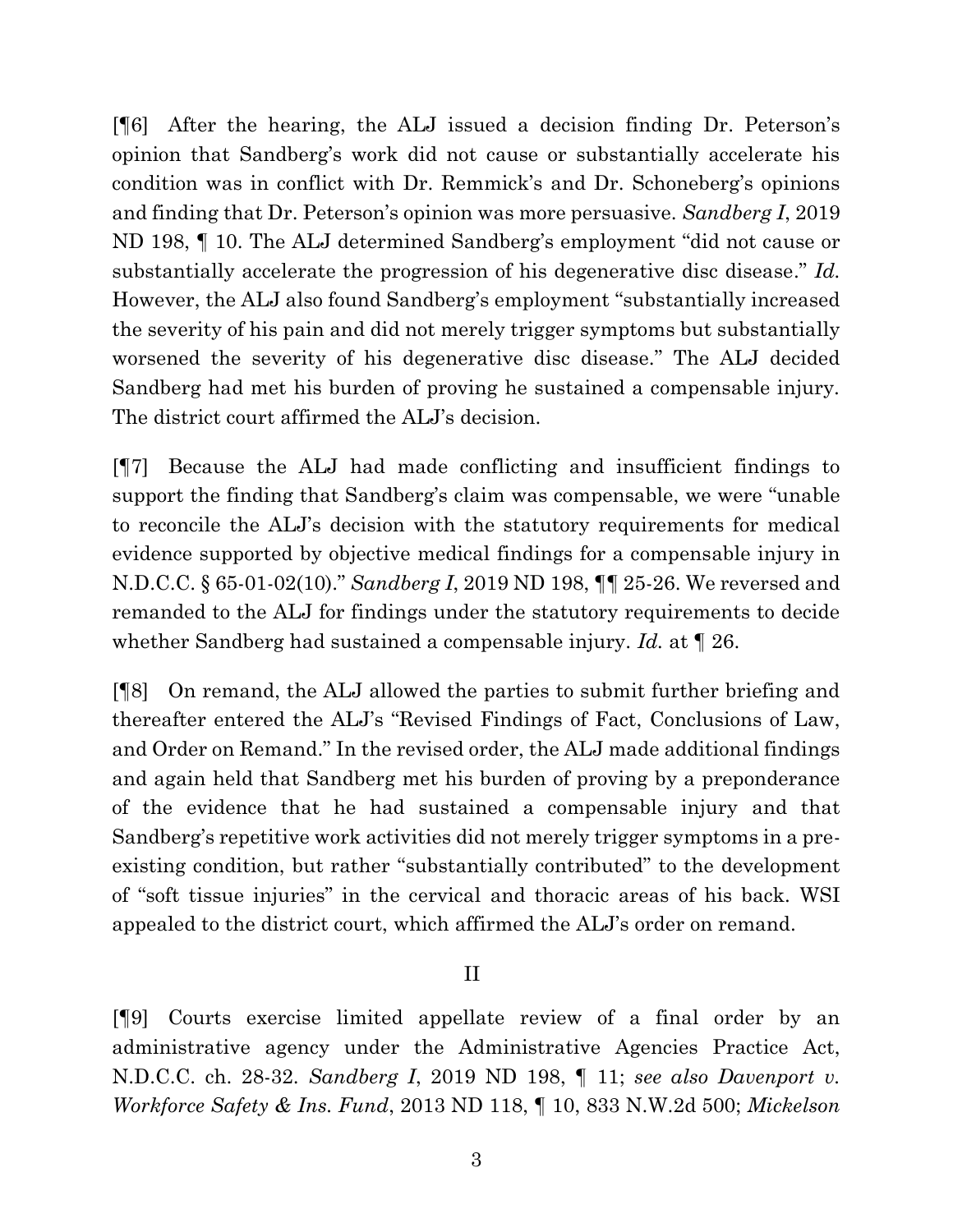*N.D. Workforce Safety & Ins.*, [2012 ND 164,](http://www.ndcourts.gov/supreme-court/opinion/2012ND164) ¶ 7, [820 N.W.2d 333.](http://www.ndcourts.gov/supreme-court/opinion/820NW2d333) Under N.D.C.C. §§ 28-32-46 and 28-32-49, the district court and this Court must affirm an administrative agency's order unless:

1. The order is not in accordance with the law.

2. The order is in violation of the constitutional rights of the appellant.

3. The provisions of this chapter have not been complied with in the proceedings before the agency.

4. The rules or procedure of the agency have not afforded the appellant a fair hearing.

5. The findings of fact made by the agency are not supported by a preponderance of the evidence.

6. The conclusions of law and order of the agency are not supported by its findings of fact.

7. The findings of fact made by the agency do not sufficiently address the evidence presented to the agency by the appellant.

8. The conclusions of law and order of the agency do not sufficiently explain the agency's rationale for not adopting any contrary recommendations by a hearing officer or an administrative law judge.

N.D.C.C. § 28-32-46.

[¶10] In reviewing an agency's factual findings, a court may not make independent findings of fact or substitute its judgment for the agency's findings; rather, the court must decide only whether a reasoning mind reasonably could have determined the findings were proven by the weight of the evidence from the entire record. *Sandberg I*, [2019 ND 198,](http://www.ndcourts.gov/supreme-court/opinion/2019ND198) ¶ 12 (citing *Davenport*, [2013 ND 118,](http://www.ndcourts.gov/supreme-court/opinion/2013ND118) 11). Similar deference is given to the ALJ's factual findings when reviewing an appeal from an independent ALJ's final order "because the ALJ had the opportunity to observe witnesses and the responsibility to assess the credibility of witnesses and resolve conflicts in the evidence." *Id.* An independent ALJ's legal conclusions, however, are fully reviewable on appeal, including interpretation of a statute. *Id.*

[¶11] Section 28-32-39(1), N.D.C.C., provides that an administrative agency "shall make and state concisely and explicitly its findings of fact." An agency's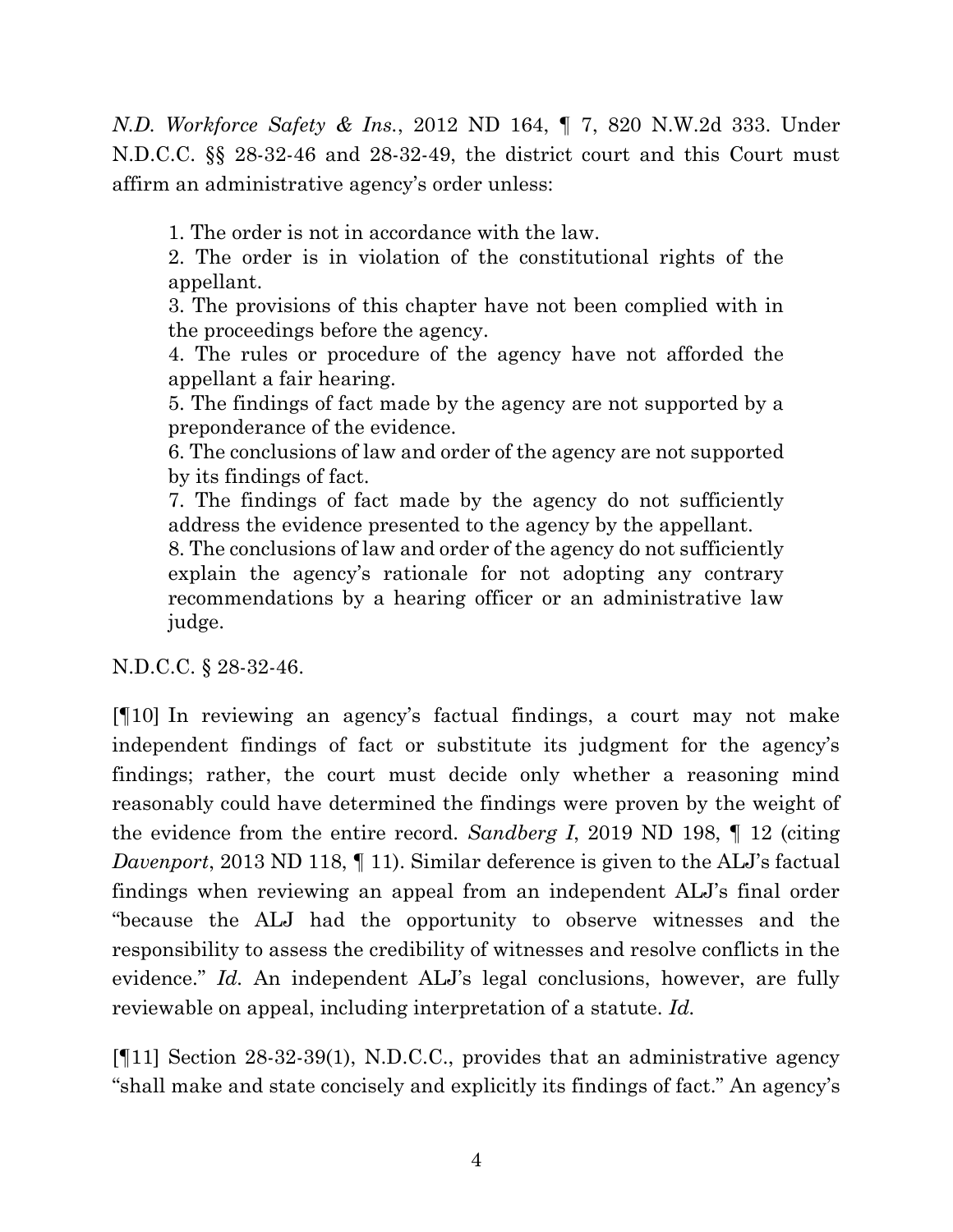findings are adequate when they enable a reviewing court to understand the agency's decision. *Sandberg I*, [2019 ND 198,](http://www.ndcourts.gov/supreme-court/opinion/2019ND198) ¶ 12 (citing *Pleinis v. N.D. Workers Comp. Bureau*, [472 N.W.2d 459,](http://www.ndcourts.gov/supreme-court/opinion/472NW2d459) 462 (N.D. 1991); *F.O.E. Aerie 2337 v. N.D. Workers Comp. Bureau*, [464 N.W.2d 197,](http://www.ndcourts.gov/supreme-court/opinion/464NW2d197) 199-200 (N.D. 1990)).

#### III

[ $[12]$  At the time relevant to this case, N.D.C.C. § 65-01-02(10) defined a "compensable injury" for purposes of workers' compensation law, stating in relevant part:

"Compensable injury" means an injury by accident arising out of and in the course of hazardous employment which must be established by medical evidence supported by objective medical findings.

. . . .

b. The term does not include:

. . . . (7) Injuries attributable to a pre-existing injury, disease, or other condition, including when the employment acts as a trigger to produce symptoms in the pre-existing injury, disease, or other condition unless the employment substantially accelerates its progression or substantially worsens its severity. *Pain is a symptom and may be considered in determining whether there is a substantial acceleration or substantial worsening of a pre-existing injury, disease, or other condition, but pain alone is not a substantial acceleration or a substantial worsening*.

(Emphasis added.)

[¶13] Claimants have the burden to prove by a preponderance of evidence that they have sustained a compensable injury and are entitled to workers' compensation benefits. N.D.C.C. § 65-01-11; *Bergum v. N.D. Workforce Safety & Ins.*, [2009 ND 52,](http://www.ndcourts.gov/supreme-court/opinion/2009ND52) ¶ 11, [764 N.W.2d 178.](http://www.ndcourts.gov/supreme-court/opinion/764NW2d178) A claimant must prove that the condition for which benefits are sought is "causally related" to a work injury. *Bergum*, at ¶ 11. To establish a "causal connection," a claimant must demonstrate the claimant's employment was a substantial contributing factor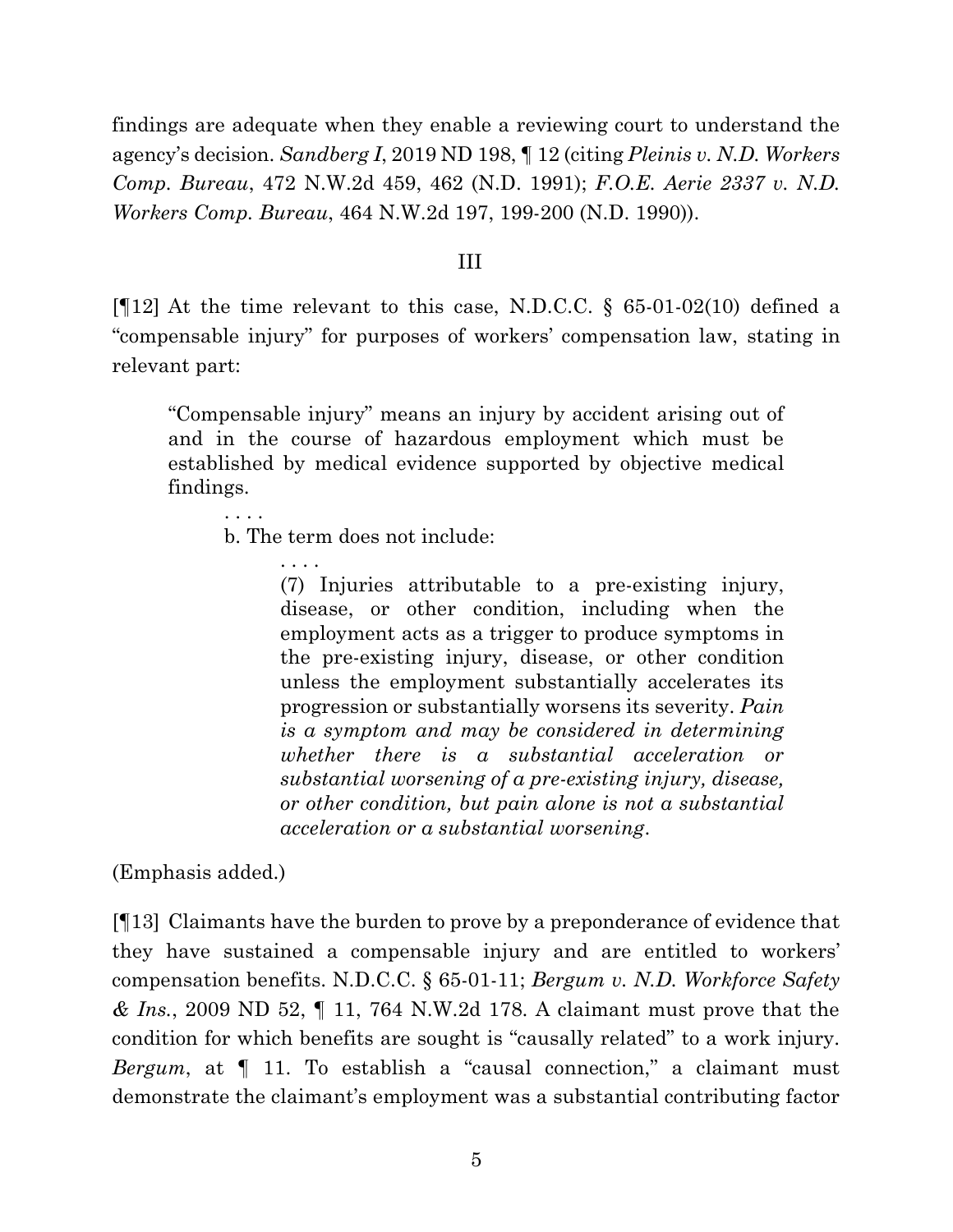to the injury and need not show employment was the sole cause of the injury. *Bruder v. N.D. Workforce Safety & Ins. Fund*, [2009 ND 23,](http://www.ndcourts.gov/supreme-court/opinion/2009ND23) ¶ 8, [761 N.W.2d](http://www.ndcourts.gov/supreme-court/opinion/761NW2d588)  [588.](http://www.ndcourts.gov/supreme-court/opinion/761NW2d588)

[¶14] In *Sandberg I*, we explained that the issue on appeal involved "the continuing efforts to apply the statutory delineation between work activities that merely trigger pain symptoms in a preexisting injury, disease, or other condition and are not compensable and work activities that substantially accelerate the progression or substantially worsen the severity of a preexisting injury, disease, or other condition and are compensable." [2019 ND 198,](http://www.ndcourts.gov/supreme-court/opinion/2019ND198) ¶ 16 (citing *Parsons v. Workforce Safety & Ins. Fund*, [2013 ND 235,](http://www.ndcourts.gov/supreme-court/opinion/2013ND235) ¶¶ 14-22, [841](http://www.ndcourts.gov/supreme-court/opinion/841NW2d404) [N.W.2d 404;](http://www.ndcourts.gov/supreme-court/opinion/841NW2d404) *Davenport*, [2013 ND 118,](http://www.ndcourts.gov/supreme-court/opinion/2013ND118) ¶¶ 20-29; *Mickelson*, [2012 ND 164,](http://www.ndcourts.gov/supreme-court/opinion/2012ND164) ¶¶ 9-23; *Johnson v. N.D. Workforce Safety & Ins. Fund*, [2012 ND 87,](http://www.ndcourts.gov/supreme-court/opinion/2012ND87) ¶¶ 7-10, [816](http://www.ndcourts.gov/supreme-court/opinion/816NW2d74) [N.W.2d 74;](http://www.ndcourts.gov/supreme-court/opinion/816NW2d74) *Curran v. N.D. Workforce Safety & Ins.*, [2010 ND 227,](http://www.ndcourts.gov/supreme-court/opinion/2010ND227) ¶¶ 18-28, [791 N.W.2d 622\).](http://www.ndcourts.gov/supreme-court/opinion/791NW2d622) We specifically discussed our decisions in *Davenport* and *Mickelson*, and the 2013 amendment to N.D.C.C. § 65-01-02(10)(b)(7), concluding:

The plain language of the 2013 amendment to N.D.C.C. § 65- 01-02(10)(b)(7) is consistent with *Mickelson* and *Davenport*, and clarifies that pain is a symptom of a preexisting injury, disease, or other condition and may be considered in determining whether there is a substantial acceleration of the progression or a substantial worsening of the severity of the condition, but pain alone is not a substantial acceleration or a substantial worsening. Moreover, the 2013 amendment did not alter the requirement in N.D.C.C. § 65-01-02(10), that a compensable injury must be established by medical evidence supported by objective medical findings.

## *Sandberg I*, at ¶ 23.

[¶15] "[O]bjective medical findings may include a physician's medical opinion based on an examination, a patient's medical history, and the physician's education and experience." *Sandberg I*, [2019 ND 198,](http://www.ndcourts.gov/supreme-court/opinion/2019ND198) ¶ 23 (citing *Swenson v. Workforce Safety & Ins. Fund*, [2007 ND 149,](http://www.ndcourts.gov/supreme-court/opinion/2007ND149) ¶ 25, [738 N.W.2d 892\).](http://www.ndcourts.gov/supreme-court/opinion/738NW2d892)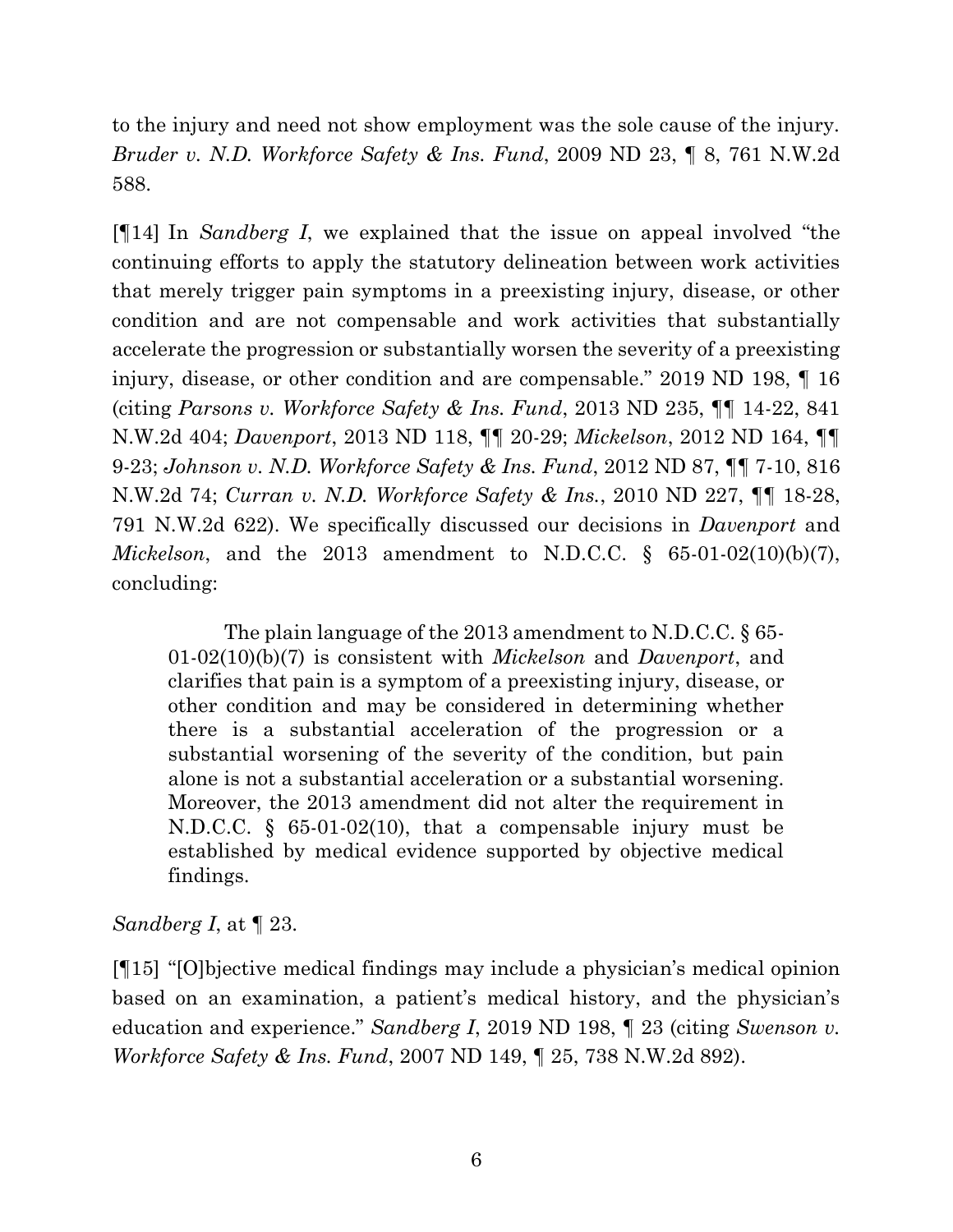[¶16] WSI argues that the ALJ again erred in reversing WSI's September 2016 order denying Sandberg's claim, misapplied the law on remand, and exceeded the scope of *Sandberg I*'s mandate in determining that Sandberg sustained a compensable injury.

## A

[¶17] WSI argues on appeal that the ALJ essentially manufactured a medical condition by finding Sandberg had sustained a "soft tissue injury" and the issues to be decided on remand do not reference or mention a "soft tissue injury." WSI argues the ALJ created new issues on remand to find a compensable injury, defeating the purpose of specifying issues. WSI contends the ALJ disregarded this Court's prior opinion by improperly relying on Sandberg's subjective pain complaints for a second time to manufacture an allegedly compensable soft tissue injury.

[¶18] In *Sandberg I*, [2019 ND 198,](http://www.ndcourts.gov/supreme-court/opinion/2019ND198) ¶¶ 25-26, this Court concluded that the ALJ had made conflicting and insufficient findings of fact to support the ALJ's finding that Sandberg's claim was compensable and, as a result, we were "unable to reconcile the ALJ's decision with the statutory requirements for medical evidence supported by objective medical findings for a compensable injury in N.D.C.C. § 65-01-02(10)." We reversed and remanded to the ALJ for findings under those statutory requirements. *Id.* at ¶ 26.

[¶19] Generally, "[a]n appellate reversal vacates the judgment so that the parties are placed in the same position as before entry of the judgment." *Morales v. State*, [2020 ND 117,](http://www.ndcourts.gov/supreme-court/opinion/2020ND117) ¶ 4, [943 N.W.2d 761](http://www.ndcourts.gov/supreme-court/opinion/943NW2d761) (quoting *Mahoney v. Mahoney*, [1997 ND 149,](http://www.ndcourts.gov/supreme-court/opinion/1997ND149) ¶ 36, 567 N.W.2d 206); *see also Bergstrom v. Bergstrom*, [320 N.W.2d 119,](http://www.ndcourts.gov/supreme-court/opinion/320NW2d119) 122 (N.D. 1982) ("Dependent orders and proceedings fall with the reversal of the judgment."). We have discussed proper application of the law-of-the-case doctrine and mandate rule when a case involves a second appeal:

[T]he law of the case is defined as the principle that if an appellate court has passed on a legal question and remanded the cause to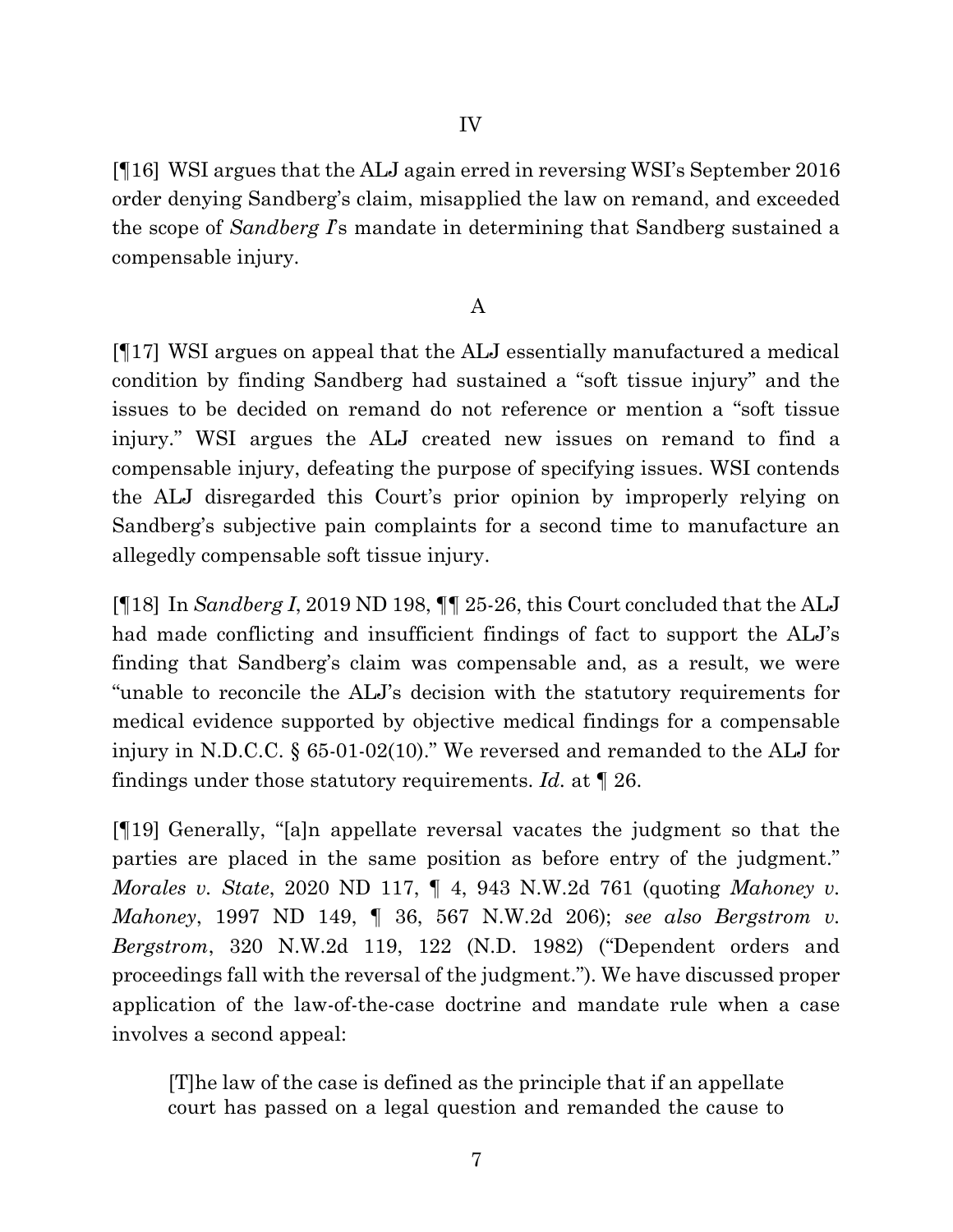the court below for further proceedings, the legal question thus determined by the appellate court will not be differently determined on a subsequent appeal in the same case where the facts remain the same. In other words, [t]he law of the case doctrine applies when an appellate court has decided a legal question and remanded to the district court for further proceedings, and [a] party cannot on a second appeal relitigate issues which were resolved by the Court in the first appeal *or which would have been resolved had they been properly presented in the first appeal.* The mandate rule, a more specific application of law of the case, requires the trial court to follow pronouncements of an appellate court on legal issues in subsequent proceedings of the case and to carry the [appellate court's] mandate into effect according to its terms. . . . and we retain the authority to decide whether the district court scrupulously and fully carried out our mandate's terms.

*Carlson v. Workforce Safety & Ins.*, [2012 ND 203,](http://www.ndcourts.gov/supreme-court/opinion/2012ND203) ¶ 16, [821 N.W.2d 760](http://www.ndcourts.gov/supreme-court/opinion/821NW2d760)  (citations and quotation marks omitted); *see also Glass v. Glass*, [2018 ND 14,](http://www.ndcourts.gov/supreme-court/opinion/2018ND14) ¶ 5, [906 N.W.2d 81](http://www.ndcourts.gov/supreme-court/opinion/906NW2d81) ("The law of the case doctrine is based upon the theory of res judicata, and is grounded on judicial economy to prevent piecemeal and unnecessary appeals." (citation omitted)). For example, in *Carlson*, at ¶¶ 17- 19, this Court held that WSI's exercise of its continuing jurisdiction on remand was beyond the scope of our remand in the first appeal. We had decided a legal question in the first appeal, holding that the employer failed to file a timely and sufficient request for reconsideration under the relevant statute and that WSI's notice of decision regarding the claimant's employment status was final and could not be reheard or appealed. *Id.* at ¶ 17. We remanded only for further proceedings on calculation of the claimant's average weekly wage. *Id.* at ¶ 18. On remand, however, WSI exercised its continuing jurisdiction and held further proceedings re-adjudicating the claimant's employment status that "were in effect a 'do-over' of the proceedings leading" to the first appeal. *Id.* at ¶ 18. We therefore held that, under the law-of-the-case doctrine, WSI was precluded from using its continuing jurisdiction to re-adjudicate the claimant's employment status. *Id.* at  $\llbracket$  19. The present case is unlike the proceedings in *Carlson*.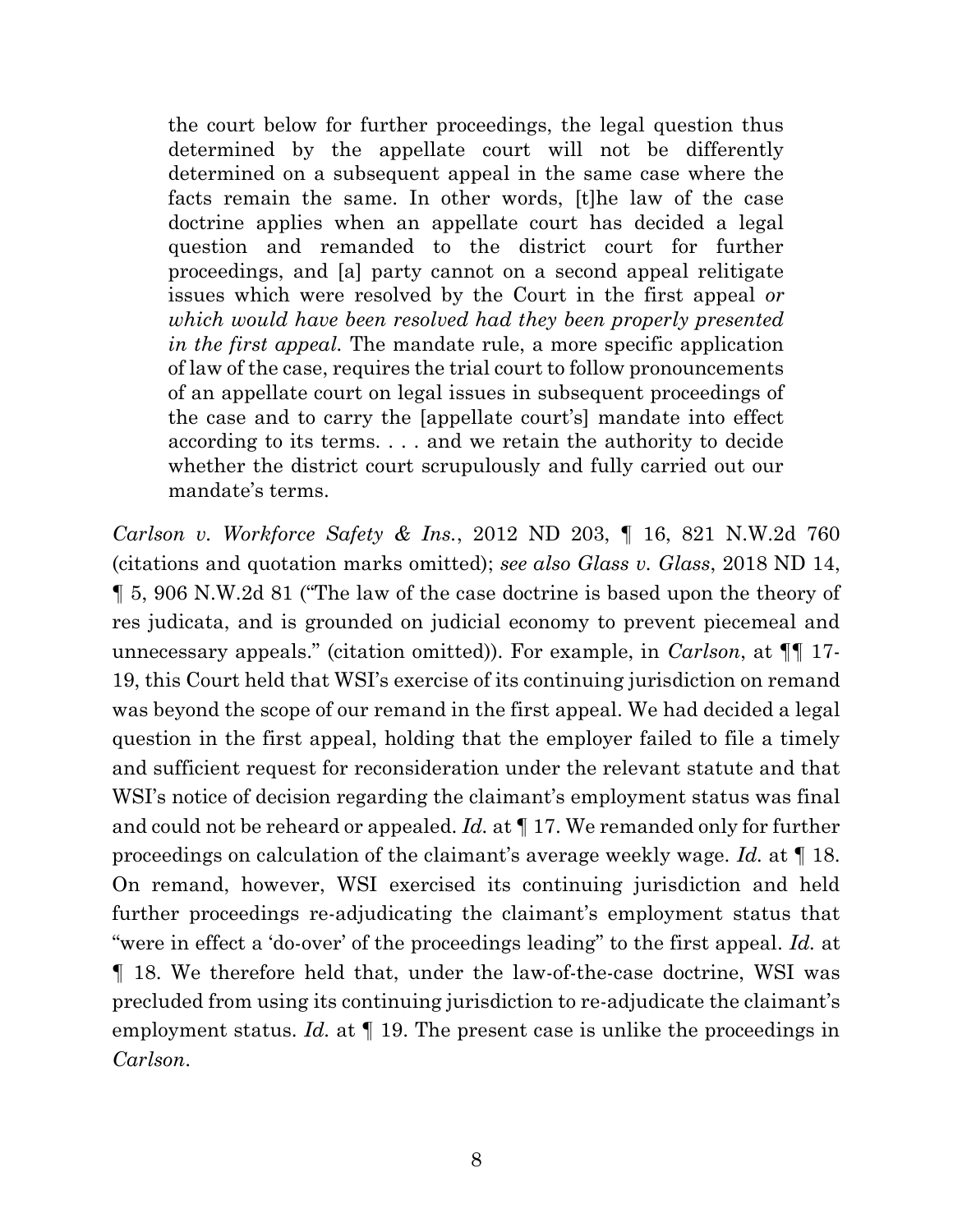[¶20] Here, in the ALJ's revised order, the ALJ on remand did not go beyond the scope of our mandate in *Sandberg I* after this Court reversed and remanded. In *Sandberg I*, [2019 ND 198,](http://www.ndcourts.gov/supreme-court/opinion/2019ND198) ¶ 26, rather than deciding a legal question, we merely held that we were unable to reconcile the ALJ's prior decision "with the statutory requirements for medical evidence supported by objective medical findings for a compensable injury in N.D.C.C. § 65-01- 02(10)." We reversed the judgment and remanded the case to the ALJ for findings under those statutory requirements. Our decision only required the ALJ to determine and make consistent, sufficient findings as to whether Sandberg had sustained a "compensable injury" under the statute. On remand the ALJ entered the revised order, which included additional specific findings on the medical evidence and determined Sandberg sustained a compensable injury. We conclude the issues decided by the ALJ on remand were necessarily included in the issues we sent back and, therefore, conclude the ALJ did not go beyond the terms of our mandate.

### B

[¶21] In the ALJ's revised order, the ALJ again identified the same issues for resolution as whether Sandberg proved by a preponderance of evidence that his repetitive work activities: "(1) are a substantial contributing factor to his cervical and thoracic degenerative conditions, or (2) substantially accelerated or worsened his preexisting cervical spine and thoracic spine conditions." The ALJ once again found Dr. Peterson's opinion was persuasive in that the greater weight of the evidence did not establish that Sandberg's work caused or substantially accelerated the progression of his degenerative disc disease.

[¶22] The ALJ, however, made additional findings of fact on remand, specifically determining that a preponderance of the evidence had also established that Sandberg's work activities "substantially contributed" to his development of "soft tissue injuries" and that his "soft tissue injuries" were not a pre-existing condition. The ALJ specifically found:

36. A preponderance of the evidence does establish that the stresses placed upon Mr. Sandberg due to the jarring motion that he assumed and postured that he had to adopt while working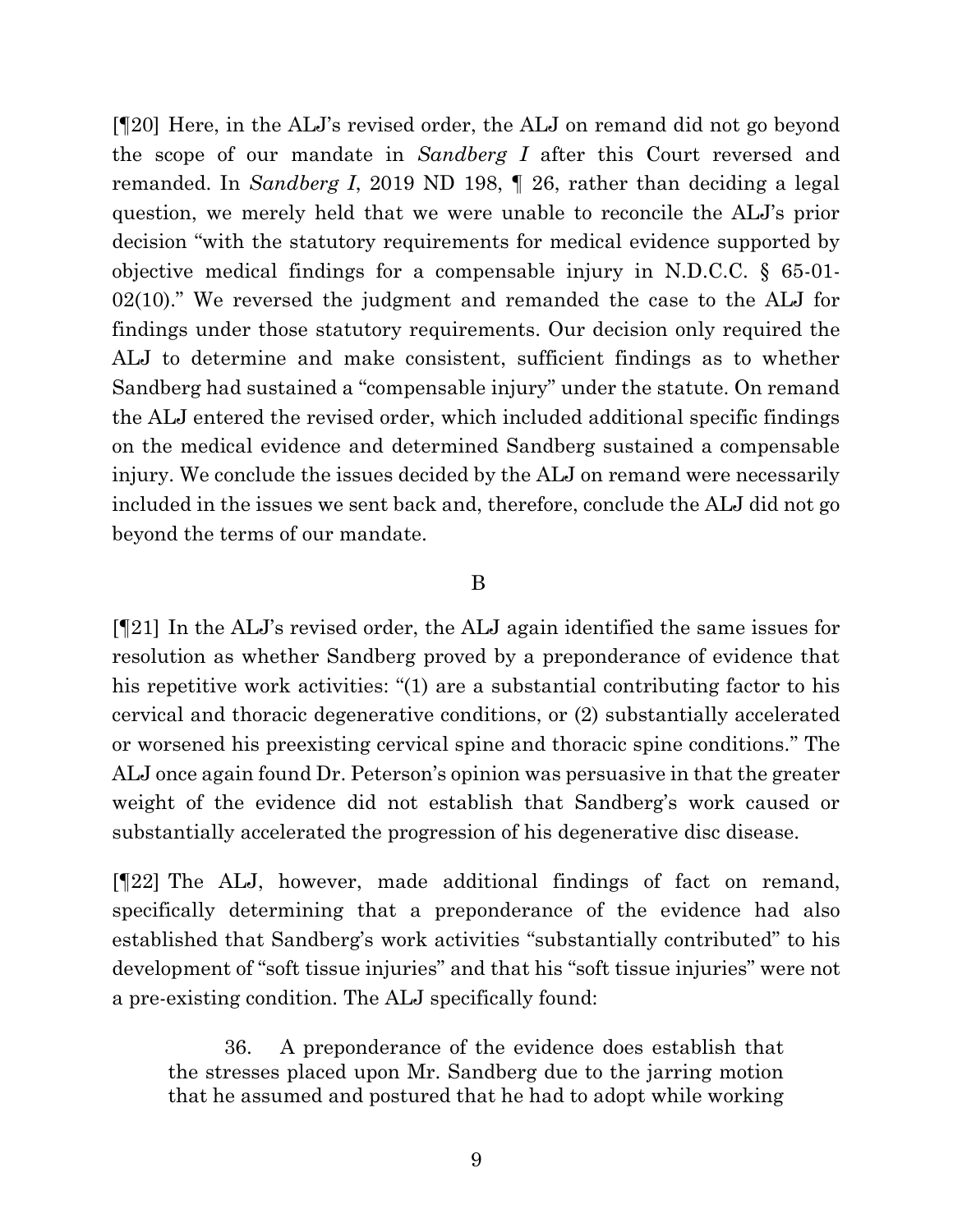substantially contributed to his development of soft tissue injuries that contributed to his debilitating pain. This was the opinion of Dr. Remmick, which was credible, supported by the opinion of Dr. Schoneberg, and was not refuted by Dr. Peterson, who focused his testimony on Mr. Sandberg's degenerative disc condition, not upon soft tissue injury. To the extent that Dr. Peterson addressed soft tissue injury in a very general sense, his testimony was in accord with Dr. Remmick's opinion. Although he vaguely purported to disagree with Dr. Remmick's opinion on Mr. Sandberg's soft tissue injuries, Dr. Peterson did not elaborate on why he disagreed, and admitted ". . . mechanical stresses can have a physical effect, I think that on—you know, that one is easy to agree with." Tr. 117

37. If it could be said that there is a medical disagreement between Dr. Peterson and Dr. Remmick regarding soft tissue injury, the factors of N.D.C.C. § 65-05-08.3 favor the opinion of Dr. Remmick. Having had the benefit of hearing both testify, it is clear that Dr. Peterson focused on the visual evidence of Mr. Sandberg's degenerative disc disease almost exclusively, while Dr. Remmick focused on the condition of Mr. Sandberg's back as a whole. Dr. Remmick's opinion is persuasive, and its value is not diminished by the fact that he did not discuss in detail the issue of causation in his treatment records.

38. Mr. Sandberg's soft tissue injuries were not a preexisting condition.

39. A preponderance of the evidence does not establish that Mr. Sandberg's herniated disc is a source of his pain.

40. A preponderance of the evidence does establish that operating the track hoe moving rip rap was a substantial contributing factor in the development of Mr. Sandberg's debilitating back coondition [sic]. Prior to 2015, the pain lessened after rest during seasonal layoff and chiropractic treatment. Following, and as a result of a period of pushing rip rap year round, in 2015 Mr. Sandberg's work induced pain became worse and no longer responded favorably to rest and treatment.

41. This case presents a trap in which the unwary, including this ALJ, can easily fall. Because it is true that a picture is worth a thousand words, when looking for objective medical evidence of a condition, we favor visual representations such as provided by x-rays and MRIs. Here, there was visual medical evidence of degenerative disc disease and herniation. Once that was found, it became the focal point, and the inquiry became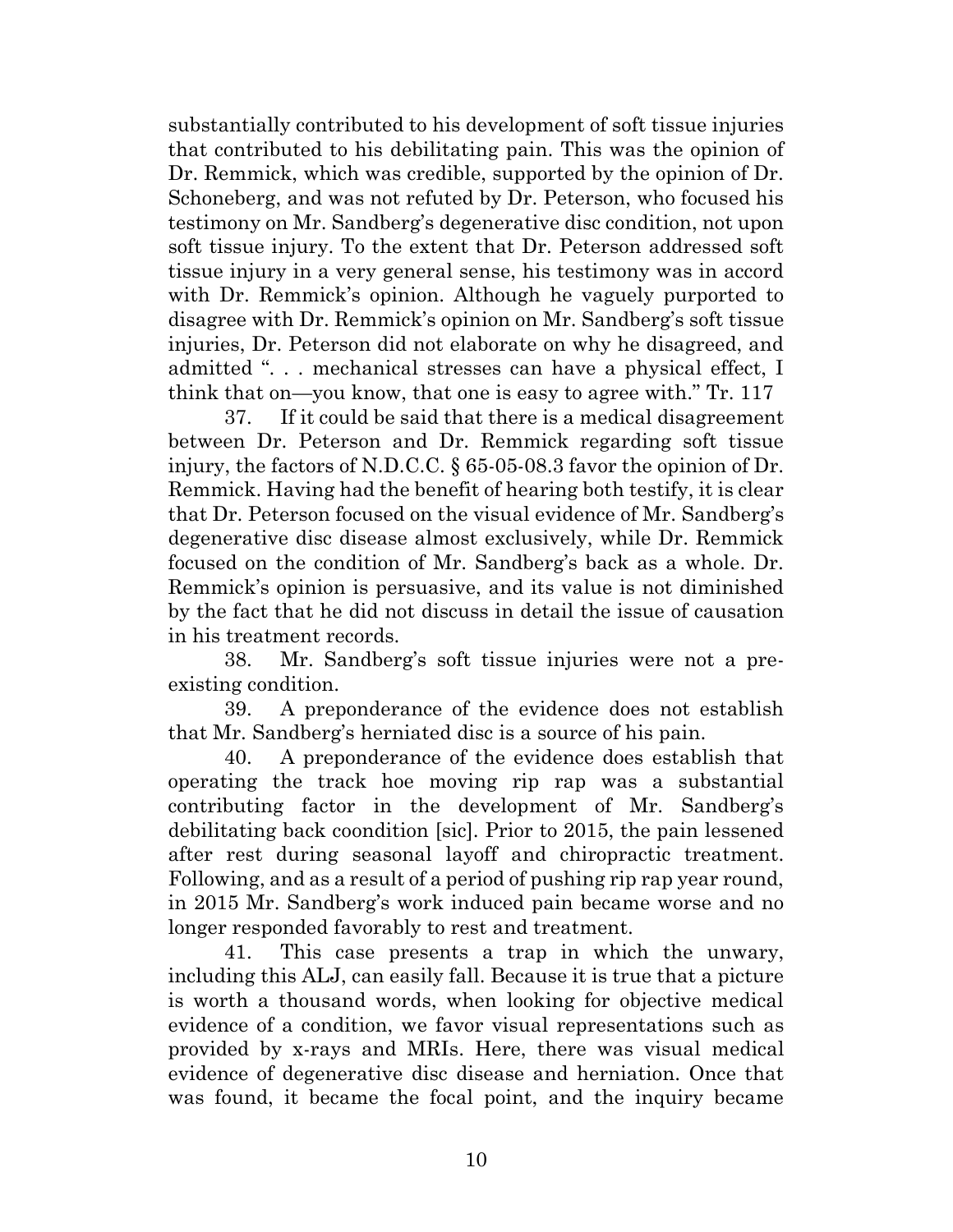whether the visual evidence demonstrated that Mr. Sandberg's degenerative disc disease had worsened over time. In the discussion, especially by Dr. Peterson, degenerative disc disease was treated as synonymous with Mr. Sandberg's back condition. The issue should not have been viewed so narrowly. The question is not merely whether the degree to and rate at which Mr. Sandberg's disc degeneration had progressed was accelerated by his work. His condition involves the pain and loss of function in his cervical and thoracic areas, not merely what appears on x-rays and MRIs. As Dr. Peterson testified, there is little correlation between the degree of disc degeneration as reflected visually in radiographic results and the pain that it produces in any particular patient.

42. A preponderance of the evidence establishes that Mr. Sandberg's work did not merely trigger symptoms of a pre-existing condition, but in a real, true, important, and essential way made Mr. Sandberg's back condition more unfavorable, difficult, unpleasant, and painful. Mr. Sandberg provided credible testimony that the jarring and twisting that he endured daily resulted in the pain and loss of function that caused him to seek chiropractic and medical treatment. That treatment provided relief for a time, and he continued to engage in the same work, only stopping when he took what would have been a seasonal layoff anyway when that treatment no longer provided the relief that it once had.

43. A preponderance of the evidence establishes that Mr. Sandberg's employment substantially contributed to the debilitating effects of his cervical and thoracic spine condition, *which is a combination of degenerative disc disease and soft tissue injuries caused by his work conditions*, and has caused him to seek considerable medical treatment and ultimately prevented him from performing his lifelong occupation.

(Emphasis added.)

[¶23] The ALJ concluded that Sandberg met his burden to prove he sustained a compensable injury, "in that he ha[d] proven by a preponderance of the evidence that his repetitive work activities did not merely trigger symptoms in a preexisting condition, but rather substantially contributed to his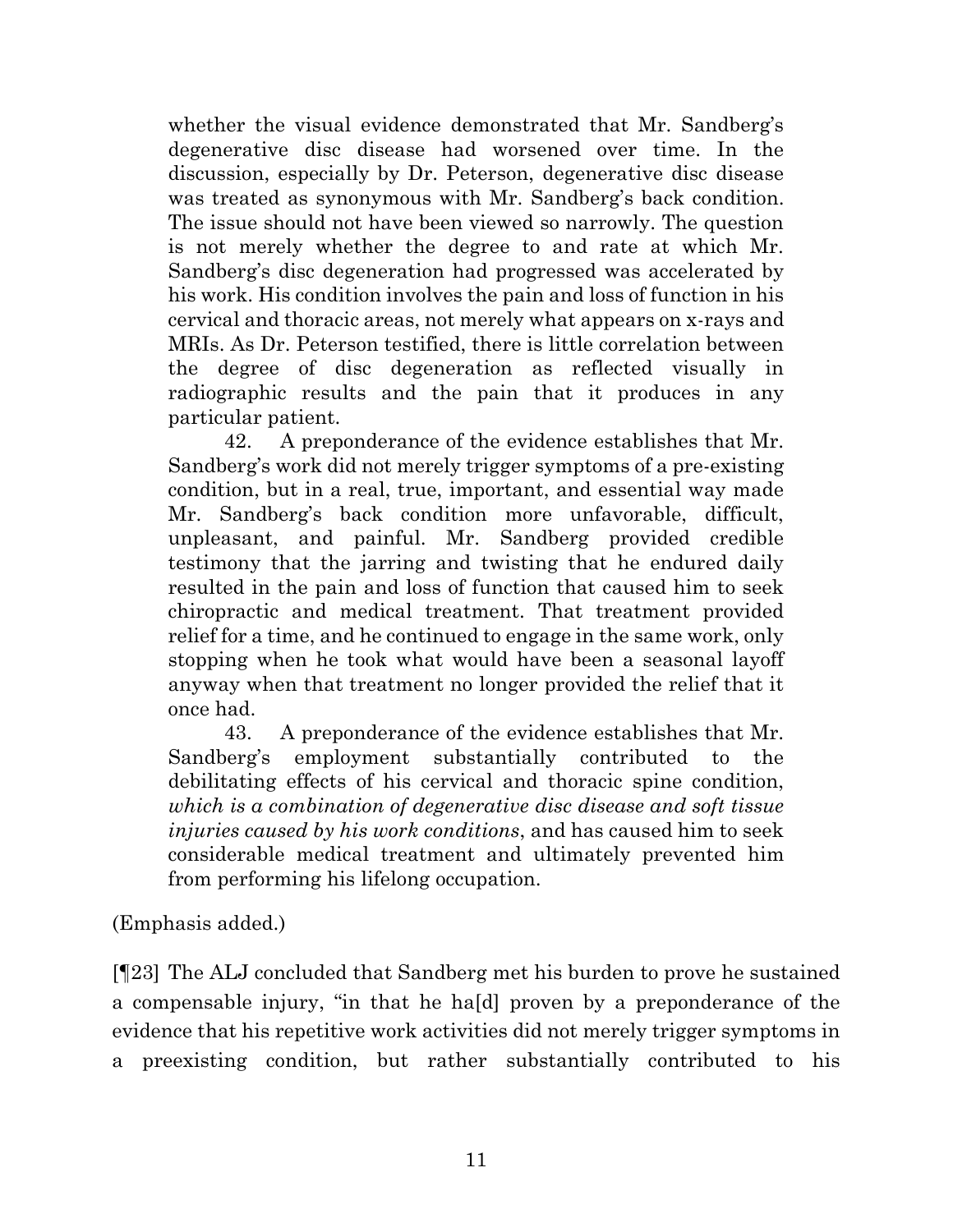development of soft tissue injuries in the cervical and thoracic areas of his back."

[¶24] WSI argues that the ALJ improperly relied on Sandberg's subjective pain complaints and failed to provide "objective medical findings" of a medical condition, other than pain, in support of his conclusion. WSI contends it is unclear how the ALJ can disregard WSI's medical expert Dr. Peterson's opinion, as the "more qualified expert," but yet rely on Sandberg's "questionable" medical opinion evidence from Dr. Schoneberg and his chiropractor Dr. Remmick. WSI further characterizes Dr. Remmick's opinion as "less authoritative." WSI contends the ALJ improperly shifted the burden of proof to WSI to disprove Sandberg suffered a compensable injury. WSI essentially asserts the ALJ failed to perform a full analysis of the factors under N.D.C.C. § 65-05-08.3 when it gave more weight to Dr. Remmick's opinion with regard to soft tissue injury. WSI argues the ALJ erred in finding that he sustained a compensable "soft tissue injury" and that his "soft tissue injuries" were not a pre-existing condition.

[¶25] Sandberg responds that the ALJ's revised order reasonably resolved a fact question that may not be overturned on appeal and that the overwhelming weight of the medical records support the ALJ's findings. He asserts that WSI is engaging in gamesmanship and wordplay over a fair evaluation of the effect of his work on the actual clinical significance of the repetitive injury to his spine. He contends this Court has never held that the exclusive criteria by which to find a compensable worsening is based merely on a comparison of radiographs. Sandberg further asserts that, in accord with the ALJ's finding, his doctors have recognized that his employment "in a real, true, important way made his preexisting condition significantly worse; it caused him to have pain, muscle spasm, trigger points, loss of motion and function that necessitated medical attention and caused disability."

[¶26] The ALJ's revised order on remand determined that Sandberg had sustained a compensable injury because his work activities substantially contributed to his development of soft tissue injuries and that the soft tissue injuries were not a pre-existing condition. The ALJ made specific findings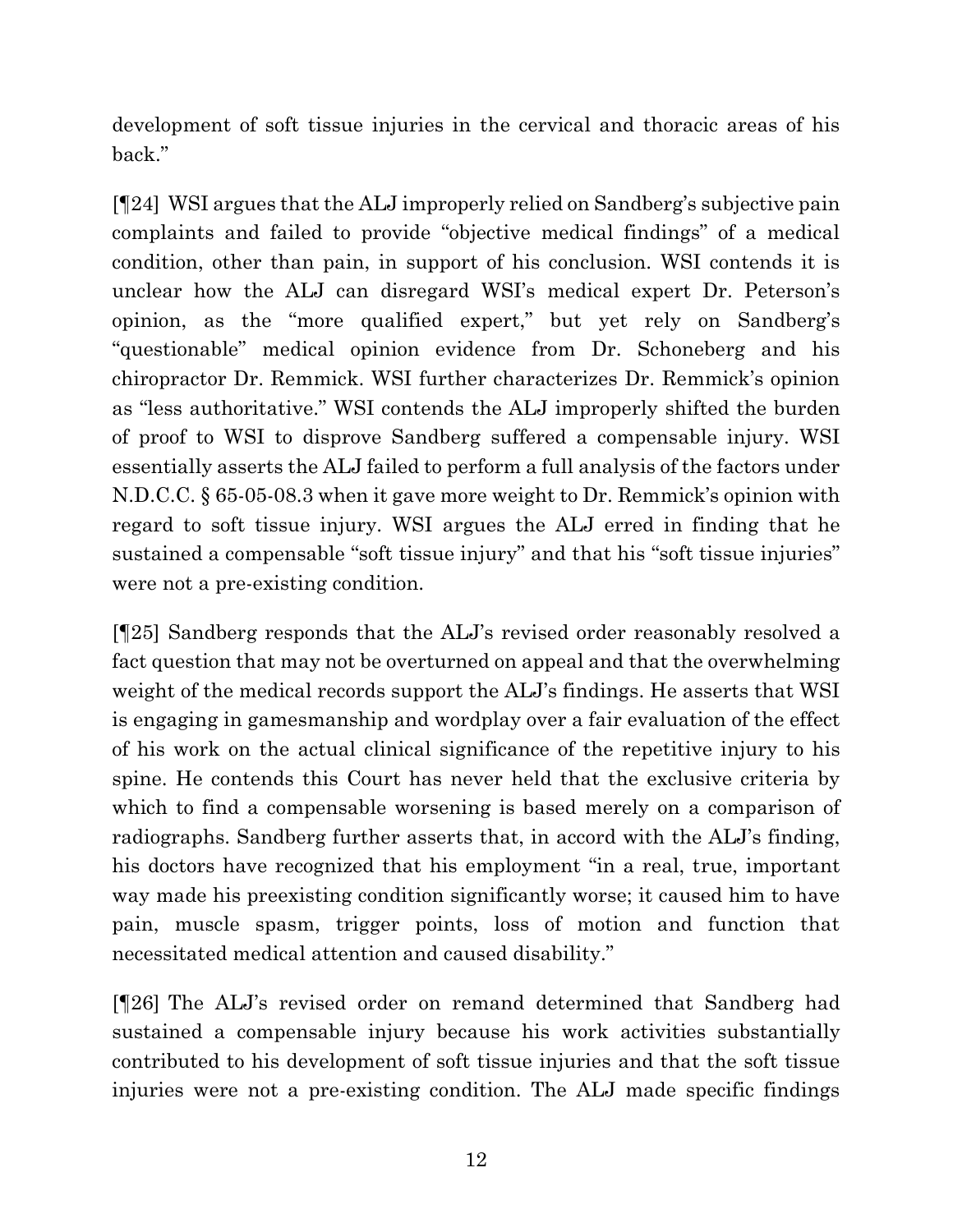regarding the ALJ's consideration of the evidence presented at the hearing, weighed the doctors' competing opinions, and concluded the medical evidence supported by objective medical findings established a compensable injury. On appeal we decide only whether a reasoning mind reasonably could have determined the ALJ's findings were proven by the weight of the evidence from the entire record. Because the ALJ had the opportunity to observe witnesses and the responsibility to assess the credibility of witnesses and resolve the conflicts in the evidence, we also will not reweigh the evidence or substitute our judgment for the ALJ's decision.

[¶27] On this record, we affirm the ALJ's revised order entered on remand, insofar as it found that Sandberg had sustained a compensable injury and is entitled to benefits. As will be discussed, however, we do not decide whether those benefits should be paid on an aggravation basis, as provided under N.D.C.C. § 65-05-15.

V

[¶28] WSI argues that the ALJ disregarded North Dakota's legal requirement that a finding of a compensable injury in favor of Sandberg should be limited to an aggravation basis under N.D.C.C. § 65-05-15. WSI argues that if this Court affirms the ALJ and the district court on remand, Sandberg is only entitled to benefits on an aggravation basis.

[¶29] Section 65-05-15, N.D.C.C., addresses whether and how to calculate benefits payable on an aggravation basis:

When a compensable injury combines with a noncompensable injury, disease, or other condition, the organization shall award benefits on an aggravation basis, on the following terms:

1. In cases of a prior injury, disease, or other condition, known in advance of the work injury, which has caused previous work restriction or interference with physical function the progression of which is substantially accelerated by, or the severity of which is substantially worsened by, a compensable injury, the organization shall pay benefits during the period of acute care in full. The period of acute care is presumed to be sixty days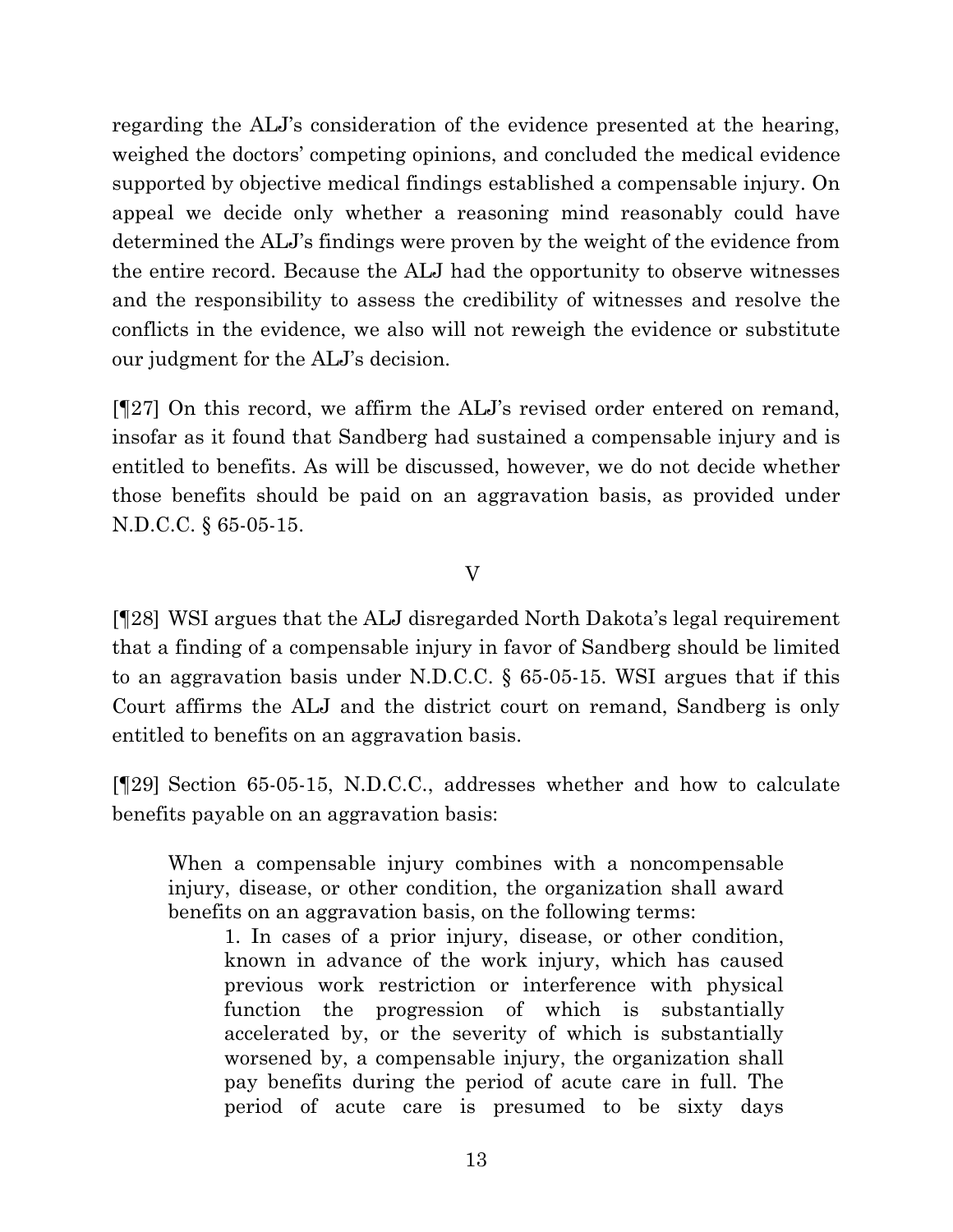immediately following the compensable injury, absent clear and convincing evidence to the contrary. Following the period of acute care, the organization shall pay benefits on an aggravation basis.

2. If the progression of a prior compensable injury is substantially accelerated by, or the severity of the compensable injury is substantially worsened by a noncompensable injury, disease, or other condition, the organization shall pay benefits on an aggravation basis.

3. The organization shall pay benefits on an aggravation basis as a percentage of the benefits to which the injured worker would otherwise be entitled, equal to the percentage of cause of the resulting condition that is attributable to the compensable injury. Benefits payable on an aggravation basis are presumed to be payable on a fifty percent basis. The party asserting a percentage other than the presumed fifty percent may rebut the presumption with clear and convincing evidence to the contrary.

4. When an injured worker is entitled to benefits on an aggravation basis, the organization shall still pay costs of vocational rehabilitation, burial expenses under section 65- 05-26, travel, other personal reimbursement for seeking and obtaining medical care under section 65-05-28, and dependency allowance on a one hundred percent basis.

[¶30] Sandberg asserts that WSI waived the application of the aggravation statute and related arguments because it was not included in the specification of issue agreed to by the parties that governed the ALJ's decision. He further contends that the aggravation statute does not apply.

[¶31] In *Sandberg I*, [2019 ND 198,](http://www.ndcourts.gov/supreme-court/opinion/2019ND198) ¶ 26, we specifically did not address WSI's argument that any finding in favor of Sandberg should be limited to an award based on aggravation under N.D.C.C. § 65-05-15, because we reversed the judgment and, by extension, the ALJ's initial order. We remanded to the ALJ for consistent, sufficient findings on whether Sandberg sustained a compensable injury. As discussed, the issues decided by the ALJ on remand were necessarily included in the issues we sent back and the ALJ did not go beyond our mandate's terms. Likewise, we did not preclude consideration of, or decide that WSI had waived, application of the aggravation statute. Because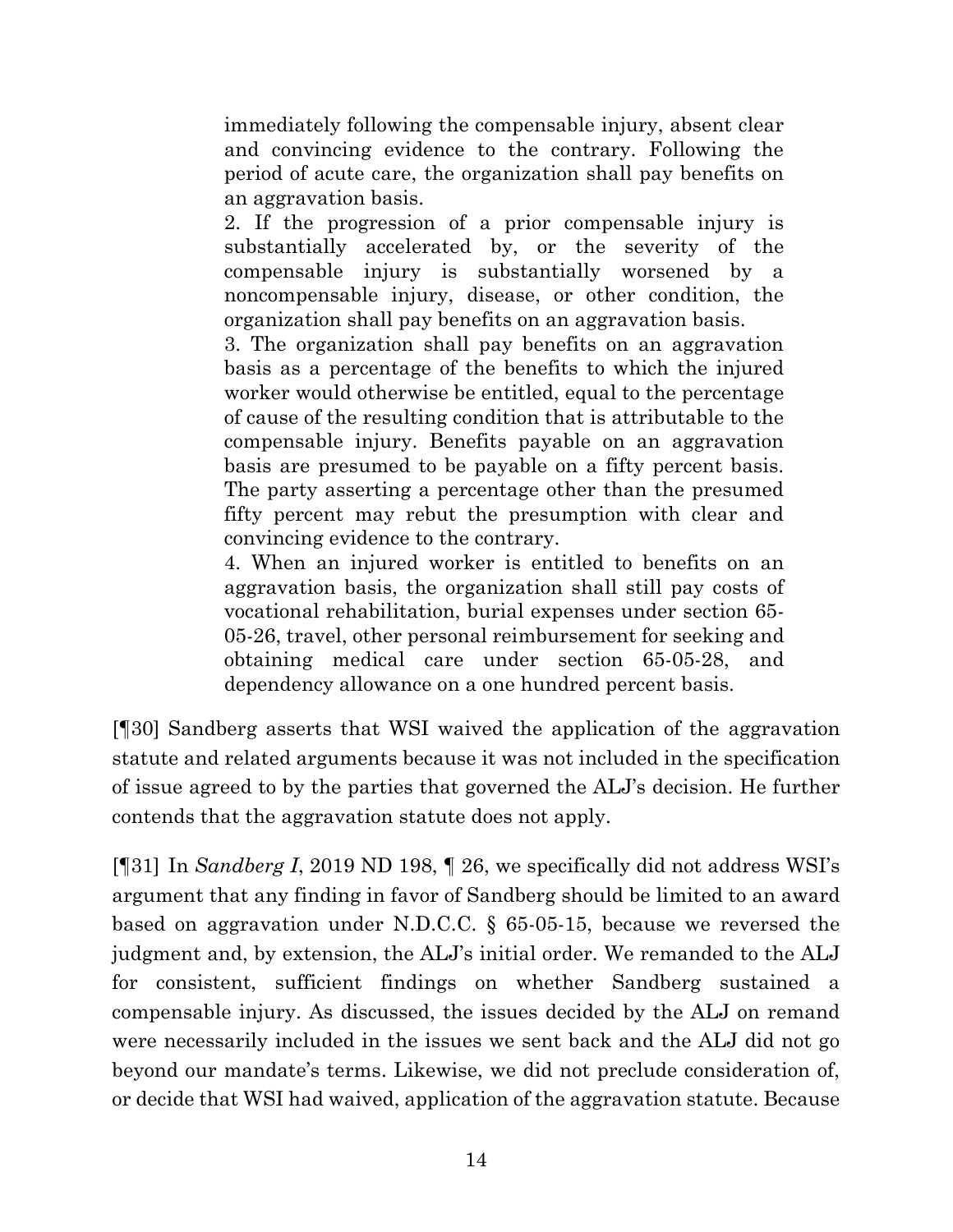the ALJ could have found on remand Sandberg did not sustain a compensable injury, any discussion of N.D.C.C. § 65-05-15 would have been unnecessary to our decision and potentially dicta.

[¶32] Since WSI's September 2016 order denying Sandberg's claim for benefits, which the ALJ has now reversed twice, WSI has consistently taken the position that Sandberg was not entitled to benefits for his claimed injuries. WSI has therefore not addressed any calculation of benefits on an aggravation basis under N.D.C.C. § 65-05-15. Moreover, the ALJ's revised order has specifically found that "Sandberg's employment substantially contributed to the debilitating effects of his cervical and thoracic spine condition, *which is a combination of degenerative disc disease and soft tissue injuries caused by his work conditions*, and has caused him to seek considerable medical treatment and ultimately prevented him from performing his lifelong occupation." (Emphasis added.)

[¶33] While failure to include an issue in the subsequent specification of errors may waive that issue, *see Beam v. N.D. Workforce Safety & Ins. Fund*, [2020](http://www.ndcourts.gov/supreme-court/opinion/2020ND168) [ND 168,](http://www.ndcourts.gov/supreme-court/opinion/2020ND168) ¶ 7, [946 N.W.2d 486,](http://www.ndcourts.gov/supreme-court/opinion/946NW2d486) WSI has continued to argue this issue after this Court's reversal and remand in *Sandberg I*. WSI also included this argument in its specification of errors to the district court and again in the present appeal to this Court.

[¶34] Because the ALJ determined that Sandberg has sustained a compensable injury and Sandberg's compensable injury may "combine[] with a noncompensable injury, disease, or other condition," as contemplated under N.D.C.C. § 65-05-15, we remand this case to WSI to determine whether N.D.C.C. § 65-05-15 applies and, if so, the proper calculation for an award of benefits to Sandberg.

## VI

[¶35] We have considered the parties' remaining arguments and conclude they are either without merit or unnecessary to our decision. We affirm the judgment affirming the ALJ's revised order to the extent the order found Sandberg sustained a compensable injury; however, we remand the case to